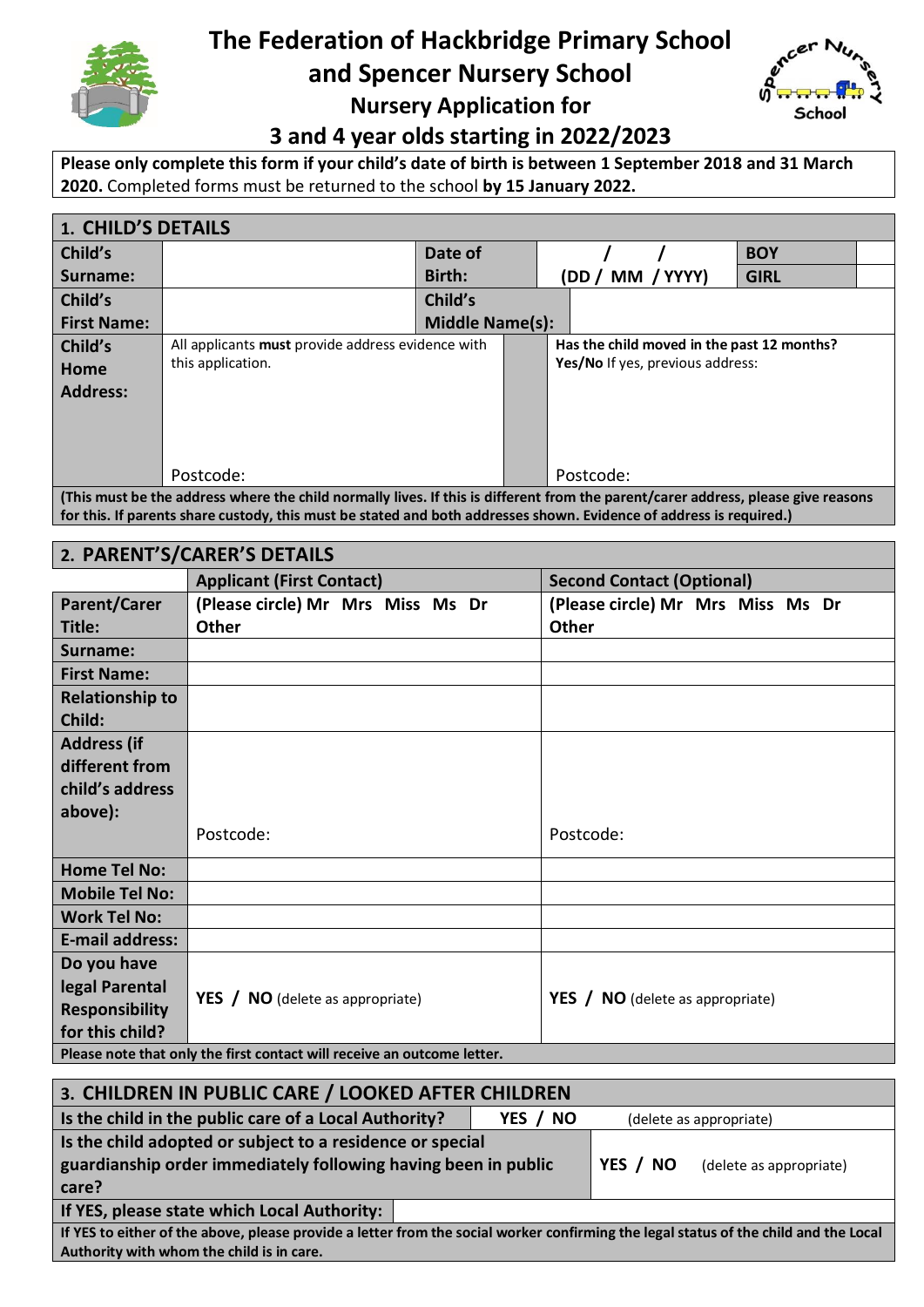# **4. SIBLING / MEDICAL OR SOCIAL REASONS**

**If there will be a sibling attending the school on the date of your younger child's admission (in the school), please give their details below. If there is more than one sibling, please give the details of all siblings with your application on a separate page.** 

| <b>Sibling First</b> |                    | <b>Sibling</b> |         |
|----------------------|--------------------|----------------|---------|
| Name:                |                    | Surname:       |         |
| Sibling Date of      |                    | Year           |         |
| <b>Birth:</b>        | MM / YYYY)<br>(DD) | Group:         | Gender: |

## **Medical or Social Reasons for Preference**

Only complete this space if you think there are exceptional medical or social reasons why your child should attend our school. **You must provide professionally supported evidence with this application form for your claim to be considered. It is rare for a social or medical claim to be upheld.**

## **5. REQUESTED PROVISION**

**We have three 3-4 year old Nursery provisions within our Federation. The offer is different on each site. Please read the information below to decide which type of provision you are applying for and tick in the box next to the site/provision type that you wish your child to be considered for a place at:**

| Hackbridge Corner (Hackbridge Primary School site on Hackbridge Road, SM6 7AX)                 |               |
|------------------------------------------------------------------------------------------------|---------------|
| 15 HOURS UNIVERSAL FREE EDUCATION ONLY (15 UFE)                                                |               |
| Placements are either a MORNING (8.30am - 11.30am) or an AFTERNOON (12.30pm -                  |               |
| 3.30pm), both Mon - Fri during term time.                                                      |               |
| If choosing this 15 hours provision option, please indicate whether you would prefer a morning | AM/PM/        |
| (AM) or afternoon (PM) session:                                                                | <b>EITHER</b> |
| 0D.                                                                                            |               |

**OR**

| Hackbridge Corner (Hackbridge Primary School site on Hackbridge Road, SM6 7AX) |  |  |
|--------------------------------------------------------------------------------|--|--|
| 30 HOURS UNIVERSAL PLUS EXTENDED ENTITLEMENT PROVISION ONLY (30 U+EE)          |  |  |
| Placements are $9.00$ am $-3.00$ pm, Mon $-$ Fri during term time.             |  |  |
| 30 Hours Eligibility Code (if already known):                                  |  |  |

#### **OR**

**Spencer Nursery (Spencer Road, CR4 4JP)**

## **15 HOUR UFE or 30 HOUR U+EE WITH WRAPAROUND CARE ONLY**

Placements are either 8am-4pm or 8am-6pm, Mon – Fri, for 50 weeks of the year. Please circle

below the hours and number of days that you would want your child to attend:

| 8am-4pm                                                          | 8am-4pm            | 8am-4pm            |                    | 8am-4pm            | 8am-4pm            |
|------------------------------------------------------------------|--------------------|--------------------|--------------------|--------------------|--------------------|
| (including 15 HOUR                                               | (including 15 HOUR | (including 15 HOUR |                    | (including 30 HOUR | (including 30 HOUR |
| UFE).                                                            | UFE)               | UFE)               |                    | $U + EE$           | $U + EE$           |
| for 3 days a week                                                | for 4 days a week  | for 5 days a week  |                    | for 4 days a week  | for 5 days a week  |
| 8am-6pm                                                          | 8am-6pm            | 8am-6pm            | 8am-6pm            | 8am-6pm            | 8am-6pm            |
| (including 15 HOUR                                               | (including 15 HOUR | (including 15 HOUR | (including 30 HOUR | (including 30 HOUR | (including 30 HOUR |
| UFE)                                                             | UFE)               | UFE)               | $U + EE$           | $U + EE$           | $U+EE$             |
| for 3 days a week                                                | for 4 days a week  | for 5 days a week  | for 3 days a week  | for 4 days a week  | for 5 days a week  |
| Please also specify if particular days of the week are required: |                    |                    | Mon<br>Tues        | Wed<br>Thurs       | Fri                |
| 30 Hours Eligibility Code (if already known):                    |                    |                    |                    |                    |                    |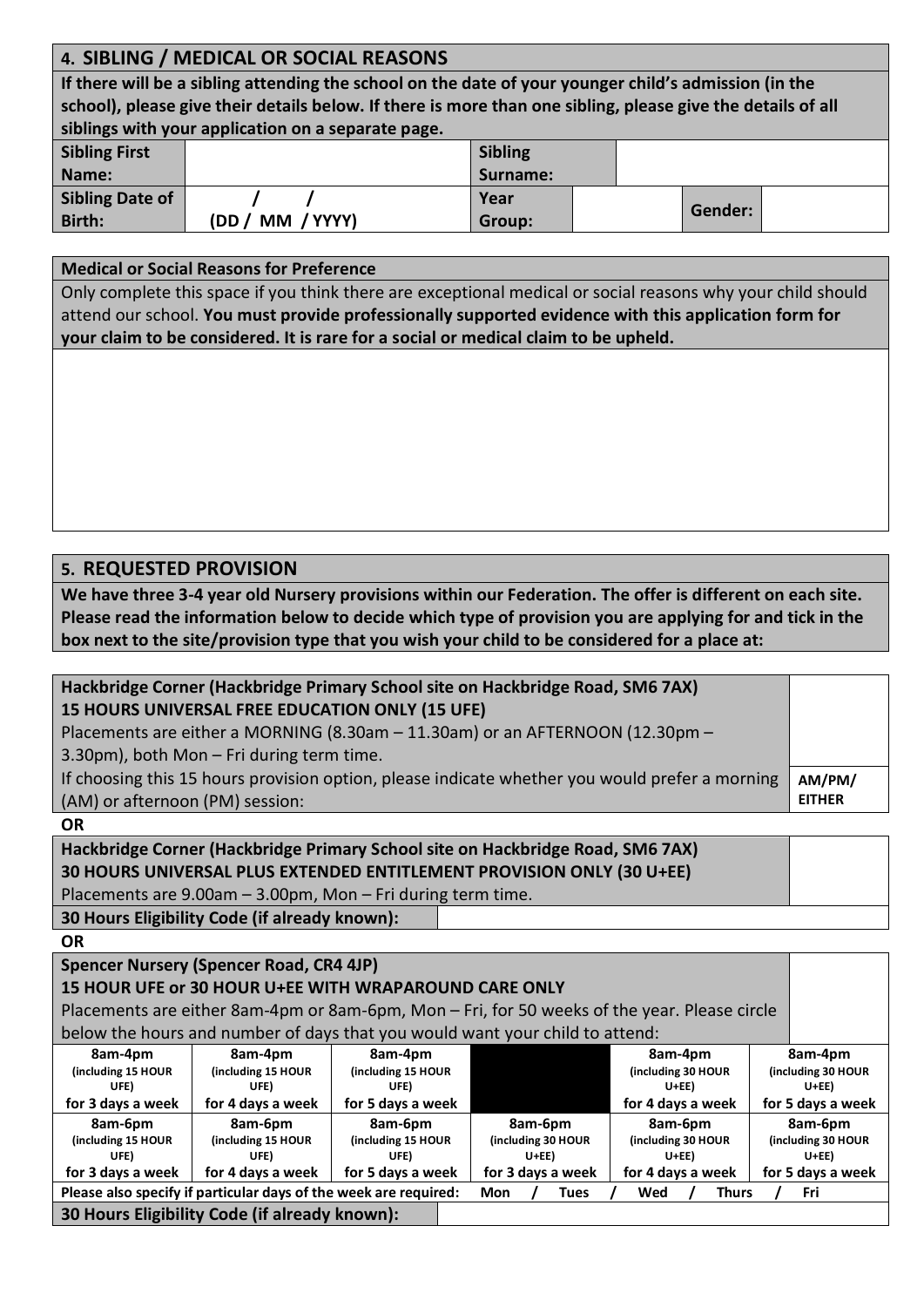# **6. SCHOOL DECLARATION**

We are committed to protecting your privacy. We will treat any personal information by which you can be identified (i.e. name, address, e-mail etc.) in accordance with the provisions of the Data Protection Act 2018. We will not collect any personal information without your knowledge. This information will be collected for a known purpose that you understand and will not be used in future for any reason other than the one for which it is being collected. We will not sell, trade or rent your information to other third parties.

# **7. DECLARATION AND SIGNATURE OF PARENT/CARER**

I certify that:

- I wish to apply for a nursery place at the school.
- I certify that I am the person with Parental Responsibility for the child named on this form and that the information given is true to the best of my knowledge and belief.
- I understand that any false or misleading information given on this form and /or supporting information may render this application invalid, or lead to an offer of a place being withdrawn, and that it is solely my responsibility to provide full information to the school.
- I will notify the school of any changes to the details on this form as soon as they occur, **including any change of address, and understand that failure to do so may result in an offer being withdrawn.**
- I authorise the school to make any checks as they deem necessary. Also, the details of my application and outcome may be shared for health or safeguarding reasons.

I understand that:

- Applicants in short term rented accommodation may be asked to provide evidence of their current and former housing arrangements.
- Where an applicant has ownership of a property that should be used for the purposes of school admission and the applicant must provide evidence and reasons for the use of any other address.
- Where an applicant rents a property and has ownership of an alternative property, the rented property will only be used for admission purposes if the child has been resident away from the owned property for a period of 18 months or more at the closing date for applications.
- Any applicant who moves from a rented or temporary address in advance of their child taking up their school place may have their place withdrawn if it is found the family have returned to an address already in their ownership.
- The school will investigate whether the place should be withdrawn if the pupil is not resident at the application address at the time of the September entry point.
- Where it is found an address has been used for the purposes of admission where the child is not ordinarily resident, the application and any place offered will be withdrawn.
- An offer found to have been gained fraudulently will be withdrawn. This may also be the case where the child has started the school.
- In some cases, places may not be withdrawn once a child has been attending the school for a term or more. In these circumstances future sibling applications will not be given sibling priority for places and will be considered under the next appropriate criterion.

| Parent's/Carer's<br>Signature: | Date: |  |
|--------------------------------|-------|--|
| Parent's/Carer's               |       |  |
| Name:                          |       |  |

| <b>FOR OFFICE USE</b><br><b>ONLY:</b>                                                                                           | Date application form received:                                                                                                                                                                                                            |                                       | <b>Staff Initials:</b> |  |
|---------------------------------------------------------------------------------------------------------------------------------|--------------------------------------------------------------------------------------------------------------------------------------------------------------------------------------------------------------------------------------------|---------------------------------------|------------------------|--|
|                                                                                                                                 | TICK DOCUMENTS SEEN (ONE FROM LIST A OR TWO FROM LIST B):                                                                                                                                                                                  |                                       |                        |  |
|                                                                                                                                 | List A:                                                                                                                                                                                                                                    | List B:                               |                        |  |
|                                                                                                                                 | <b>Current UK Driving Licence</b>                                                                                                                                                                                                          | UK Bank or Building Society Statement |                        |  |
|                                                                                                                                 | <b>Government Benefits Entitlement Letters</b><br><b>Credit Card Statement</b><br>Inland Revenue Letter plus NI Card<br>Utility Bill<br>Letter from Local Authority confirming entitlement<br>Household or Motor Insurance Certificate and |                                       |                        |  |
|                                                                                                                                 |                                                                                                                                                                                                                                            |                                       |                        |  |
| <b>PROOF OF</b>                                                                                                                 |                                                                                                                                                                                                                                            |                                       |                        |  |
| to Housing Benefits<br><b>ADDRESS SEEN:</b><br>Council or Housing Association or recognised<br>Letting Agency Tenancy Agreement |                                                                                                                                                                                                                                            | <b>Policy Schedule</b>                |                        |  |
|                                                                                                                                 |                                                                                                                                                                                                                                            | <b>TV Licence Renewal</b>             |                        |  |
|                                                                                                                                 | Home Office Residence Permit issued to EU<br><b>Citizens</b>                                                                                                                                                                               | NHS registration card/letter from GP  |                        |  |
|                                                                                                                                 | Home Office Residence Permit issued to EU                                                                                                                                                                                                  |                                       |                        |  |
|                                                                                                                                 | <b>Nationals</b>                                                                                                                                                                                                                           |                                       |                        |  |